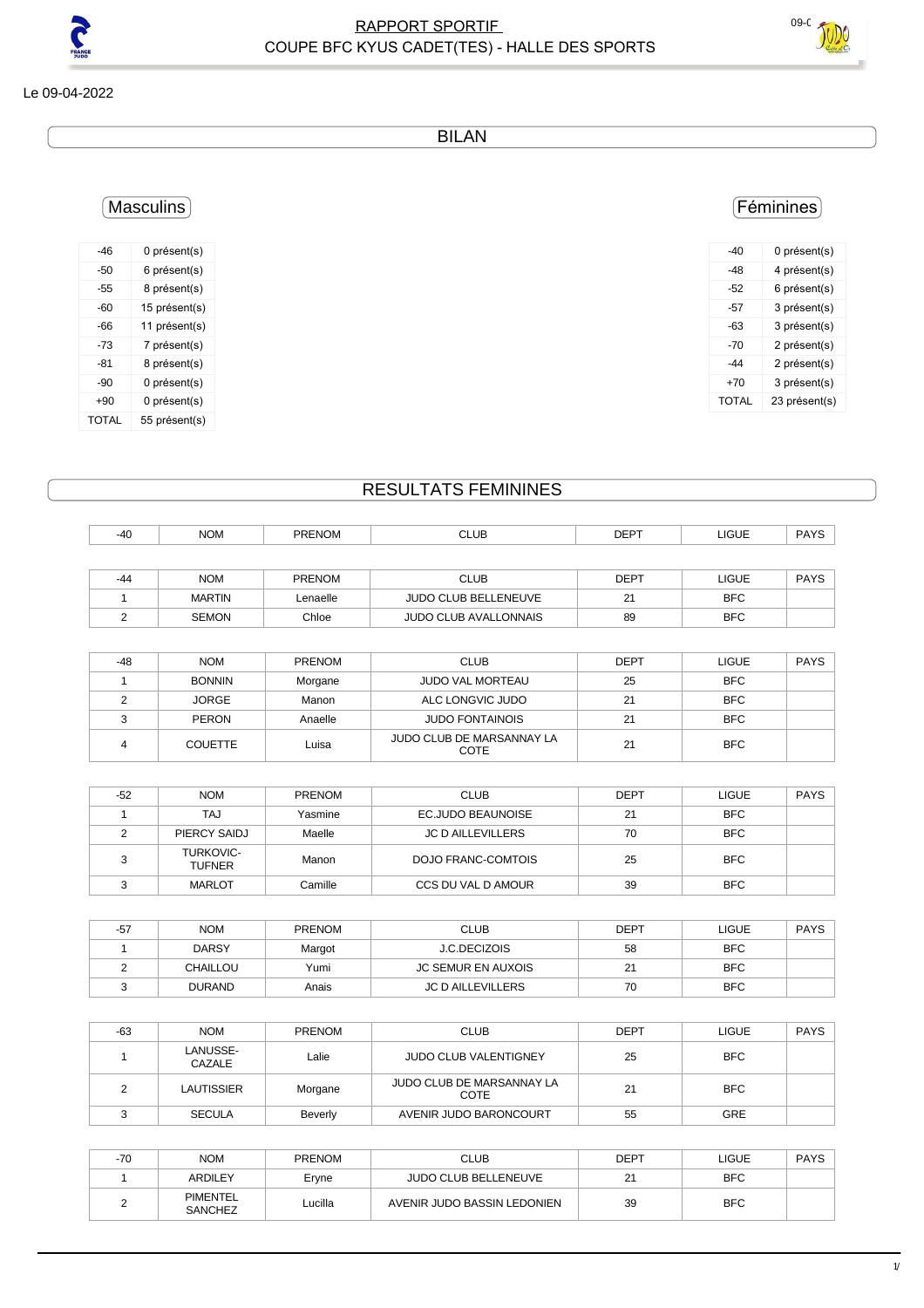

### RAPPORT SPORTIF <sup>09-0</sup> COUPE BFC KYUS CADET(TES) - HALLE DES SPORTS



| $+70$ | <b>NOM</b>    | <b>PRENOM</b> | <b>CLUB</b>                  | <b>DEPT</b> | LIGUE      | <b>PAYS</b> |
|-------|---------------|---------------|------------------------------|-------------|------------|-------------|
|       | <b>HERZOG</b> | Leane         | AS ST LEGER JUDO             |             | <b>BFC</b> |             |
|       | MASOVE        | Oceane        | AVENIR JUDO BASSIN LEDONIEN  | 39          | <b>BFC</b> |             |
|       | <b>ROY</b>    | Cloelia       | <b>JUDO CLUB AVALLONNAIS</b> | 89          | <b>BFC</b> |             |

## RESULTATS MASCULINS

| $-46$ | <b>NOM</b> | <b>DDENION</b> | <b>CLUB</b> | <b>DEPT</b> | <b>LIGUE</b><br>___ |  |
|-------|------------|----------------|-------------|-------------|---------------------|--|
|       |            |                |             |             |                     |  |

| $-50$ | <b>NOM</b>        | <b>PRENOM</b> | <b>CLUB</b>                              | <b>DEPT</b> | LIGUE      | <b>PAYS</b> |  |
|-------|-------------------|---------------|------------------------------------------|-------------|------------|-------------|--|
|       | MICHANOL          | Nathan        | <b>DOJO MONTIGNIEN</b>                   | 57          | <b>GRE</b> |             |  |
|       | <b>HUGOO</b>      | Mathis        | <b>JUDO FONTAINOIS</b>                   | 21          | <b>BFC</b> |             |  |
|       | <b>KLIHO</b>      | Thomas        | JUDO CLUB DE MARSANNAY LA<br><b>COTE</b> | 21          | <b>BFC</b> |             |  |
|       | <b>DUVIEUSART</b> | Loic          | AJBD21-25                                | 21          | <b>BFC</b> |             |  |

| -55 | <b>NOM</b>        | PRENOM  | <b>CLUB</b>                 | <b>DEPT</b> | <b>LIGUE</b> | <b>PAYS</b> |
|-----|-------------------|---------|-----------------------------|-------------|--------------|-------------|
|     | <b>CROTET</b>     | Basile  | EC.JUDO BEAUNOISE           | 21          | <b>BFC</b>   |             |
|     | <b>KRAJEVITCH</b> | Mathieu | <b>JUDO FONTAINOIS</b>      | 21          | <b>BFC</b>   |             |
|     | SALMERON          | Matias  | <b>JUDO CLUB AUDINCOURT</b> | 25          | <b>BFC</b>   |             |
|     | <b>PIRES</b>      | Leo     | <b>JUDO FONTAINOIS</b>      | 21          | <b>BFC</b>   |             |
|     | <b>RUFFINONI</b>  | Enzo    | DOJO FRANC-COMTOIS          | 25          | <b>BFC</b>   |             |

| $-60$    | <b>NOM</b>        | PRENOM     | <b>CLUB</b>                 | <b>DEPT</b> | <b>LIGUE</b> | <b>PAYS</b> |
|----------|-------------------|------------|-----------------------------|-------------|--------------|-------------|
| 0        | <b>HARDY</b>      | Mathieu    | ALC LONGVIC JUDO            | 21          | <b>BFC</b>   |             |
| 0        | <b>BERNARD</b>    | Guillaume  | <b>JUDO CLUB AUTUNOIS</b>   | 71          | <b>BFC</b>   |             |
| 0        | <b>MORLAND</b>    | Yannis     | <b>JUDO CLUB BELLENEUVE</b> | 21          | <b>BFC</b>   |             |
| $\Omega$ | <b>GUIBERT</b>    | Enguerrand | <b>JUDO VAL MORTEAU</b>     | 25          | <b>BFC</b>   |             |
| $\Omega$ | PERRET            | Adrien     | <b>JUDO CLUB AUDINCOURT</b> | 25          | <b>BFC</b>   |             |
| $\Omega$ | <b>THORAX</b>     | Esteban    | <b>JUDO VAL MORTEAU</b>     | 25          | <b>BFC</b>   |             |
| $\Omega$ | <b>BANDERIER</b>  | Maxime     | <b>JUDO FONTAINOIS</b>      | 21          | <b>BFC</b>   |             |
| $\Omega$ | <b>AIZIER</b>     | Hugo       | <b>JUDO CLUB ISSOIS</b>     | 21          | <b>BFC</b>   |             |
| $\Omega$ | <b>RABAT RUIZ</b> | Enzo       | JUDO CLUB DE ROCHEFORT      | 39          | <b>BFC</b>   |             |
| 0        | <b>LAFONT</b>     | Issame     | JUDO CLUB DE ROCHEFORT      | 39          | <b>BFC</b>   |             |

| -66 | <b>NOM</b>    | <b>PRENOM</b>   | <b>CLUB</b>                 | <b>DEPT</b> | <b>LIGUE</b> | <b>PAYS</b> |
|-----|---------------|-----------------|-----------------------------|-------------|--------------|-------------|
|     | CAPLET        | Florian         | AJBD21-25                   | 21          | <b>BFC</b>   |             |
|     | RONSAT-FICHET | <b>Baptiste</b> | A.S.LUGNYSOISE              | 71          | <b>BFC</b>   |             |
|     | ALBUIXECH     | Shawn           | C.L.E.S.CHEVIGNY ST SAUVEUR | 21          | <b>BFC</b>   |             |
|     | DAVAL         | Quentin         | <b>JUDO CLUB AUDINCOURT</b> | 25          | <b>BFC</b>   |             |
|     | <b>BARBE</b>  | Raphael         | JUDO DOJO DE BOURGOGNE      | 21          | <b>BFC</b>   |             |
|     | <b>COLIN</b>  | Florian         | <b>JUDO CLUB COUSANCOIS</b> | 39          | <b>BFC</b>   |             |

| $-73$  | <b>NOM</b>                   | PRENOM | <b>CLUB</b>              | <b>DEPT</b> | <b>LIGUE</b> | <b>PAYS</b> |
|--------|------------------------------|--------|--------------------------|-------------|--------------|-------------|
|        | <b>HOYER</b>                 | Nathan | AJBD21-25                | 21          | <b>BFC</b>   |             |
|        | <b>RIONDEL</b>               | Alexis | <b>JC D AILLEVILLERS</b> | 70          | <b>BFC</b>   |             |
|        | <b>ENGEL</b>                 | Sixte  | E.J.M.N.                 | 21          | <b>BFC</b>   |             |
| ◠<br>G | TAVANAE<br><b>BOUTEILLEY</b> | Tomy   | EC.JUDO BEAUNOISE        | 21          | <b>BFC</b>   |             |
|        | <b>ROULLOT</b>               | Kilian | <b>JUDO VAL MORTEAU</b>  | 25          | <b>BFC</b>   |             |

| $-81$ | <b>NOM</b>                      | <b>PRENOM</b> | <b>CLUB</b>                 | <b>DEPT</b> | <b>LIGUE</b> | <b>PAYS</b> |
|-------|---------------------------------|---------------|-----------------------------|-------------|--------------|-------------|
|       | <b>COULON</b><br><b>PAQUAUX</b> | Florian       | EC.JUDO BEAUNOISE           | 21          | <b>BFC</b>   |             |
|       | <b>SPINELLI</b>                 | Pierre        | <b>JUDO CLUB AUDINCOURT</b> | 25          | <b>BFC</b>   |             |
|       | <b>GRENIER</b>                  | Erwan         | JC SAN CLAUDIEN             | 39          | BFC          |             |
|       | <b>DUROT PERRAU</b>             | Corentin      | ASVBD JUDO                  | 21          | <b>BFC</b>   |             |